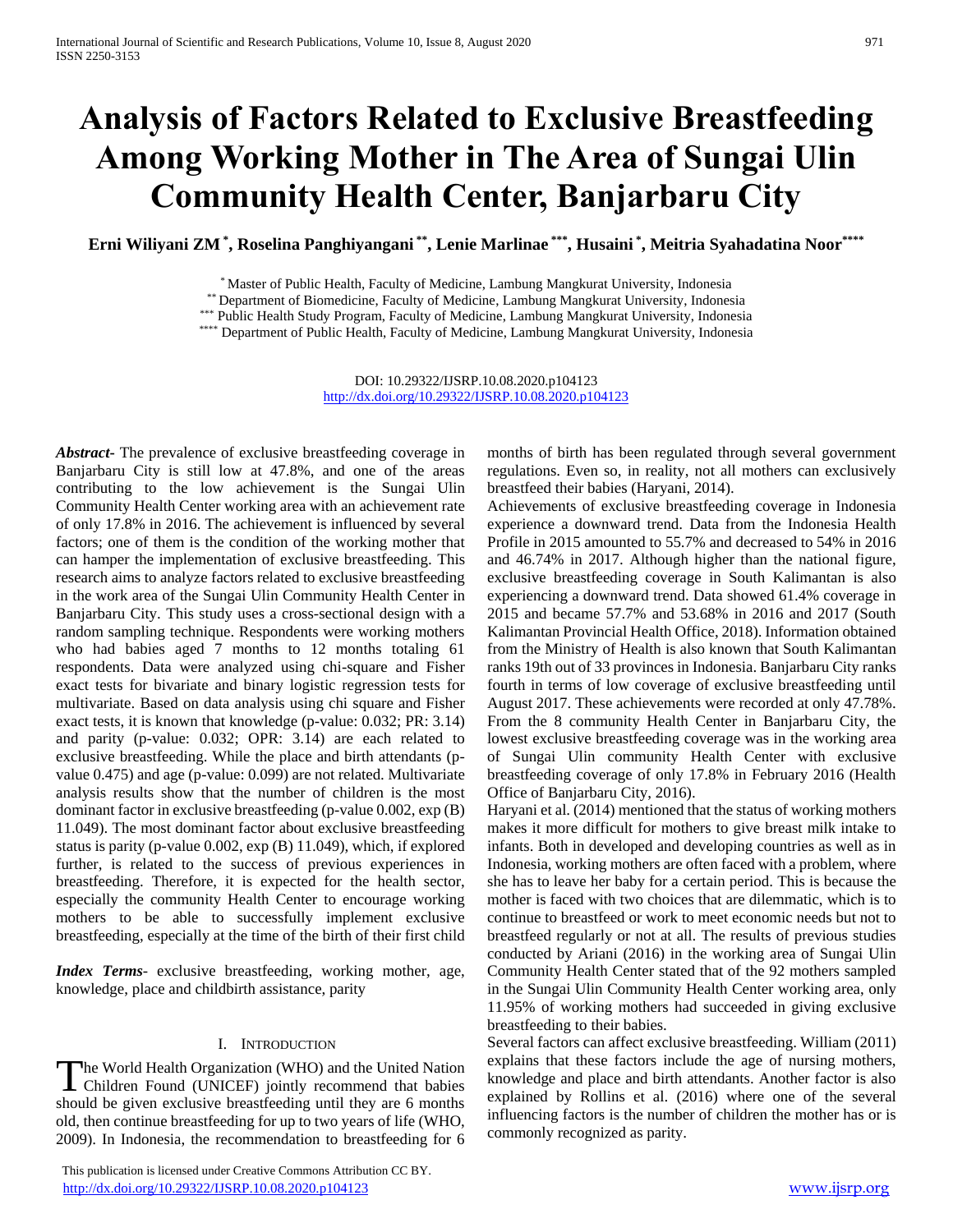Based on the description above, it is important to research factors related to the status of exclusive breastfeeding for working mothers in the working area of Sungai Ulin Community Health Center in Banjarbaru City. By doing this research, it is expected to find a solution to overcome the problem of exclusive breastfeeding for working mothers and be a reference to be applied to the broader community, especially in the working area of Sungai Ulin Community Health Center.

## II. RESEARCH METHOD

This study uses a quantitative method with a cross-sectional design. The population in this study were all working mothers who have babies aged 7 to 12 months in the working area of Sungai Ulin Health Center, Banjarbaru City. The method of sampling in this study was to use random sampling techniques and obtained a total of 61 people. Data were collected using a questionnaire. Univariate analysis using frequency distribution and bivariate analysis using the chi-square test. Analysis continued with multivariate analysis with binary logistic regression analysis.

#### III. FINDINGS

Table 1. Univariate Analysis of Research Variables

| <b>Variable</b>      | Category                                                  | Freq | $\frac{6}{6}$ |
|----------------------|-----------------------------------------------------------|------|---------------|
| Exclusive            | No.                                                       | 29   | 47.5          |
| <b>Breastfeeding</b> | Yes                                                       | 32   | 52.5          |
| Age of Mother        | Ineffective age $\left( \langle 25 / 235 \rangle \right)$ | 29   | 47.5          |
|                      | years)                                                    | 32   | 52.5          |
|                      | Effective age ( $\geq$ 25-34                              |      |               |
|                      | years)                                                    |      |               |
| Knowledge            | Low                                                       | 25   | 41            |
|                      | High                                                      | 36   | 59            |
| Birthplace<br>and    | Not according to standard                                 |      | 1.6           |
| Childbirth           | According to the standard                                 | 60   | 98.4          |
| assistance           |                                                           |      |               |
| οf<br>Number         | Primipara                                                 | 25   | 41            |
| children             | Multipara                                                 | 36   | 59            |

Table 2. Bivariate Analysis with Chi-Square and Fisher Exact

|                     |                    | <b>Exclusive</b>     |               |                | <b>Total</b>  |    | especially<br>rel                              |                                    |
|---------------------|--------------------|----------------------|---------------|----------------|---------------|----|------------------------------------------------|------------------------------------|
| <b>Variable</b>     | Category           | breastfeeding status |               |                |               |    | bre <b>R</b> stfeeding<br>resallute in the stu |                                    |
|                     |                    | Yes                  |               | N <sub>0</sub> |               |    |                                                |                                    |
|                     |                    | N                    | $\frac{6}{9}$ | N              | $\frac{6}{9}$ | N  | $\frac{6}{9}$                                  | the age of bre                     |
| of<br>Age<br>Mother | Ineffective<br>age | 17                   | 58.6          | 12             | 41.4          | 29 | 100                                            | status. The resu<br>conducted by 1 |
|                     | Effective age      | 12                   | 37.5          | 20             | 62.5          | 32 | 100                                            | $(RR: 0.41)$ . Th                  |
| Knowledge           | Low                | 16                   | 64            | 9              | 36            | 25 | 100                                            | Asemahagn $(2)$                    |
|                     | High               | 13                   | 36.1          | 23             | 63.9          | 36 | 100                                            | study show tha                     |
| Birthplace          | <b>Not</b>         |                      |               |                |               |    |                                                | breastfeeding (                    |
| and                 | according to       | 1                    | 100           | $\theta$       | $\Omega$      | 1  | 100                                            | years). In this                    |
| childbirth          | standard           |                      |               |                |               |    |                                                | com Motered mor                    |
| assistance          | According to       | 28                   | 47.5          | 32             | 52.5          | 60 | 100                                            | due to breastfee                   |
|                     | the standard       |                      |               |                |               |    |                                                | Therefore, they                    |
| Number of           | Primipara          | 16                   | 64            | 9              | 36            | 25 | 100                                            | for breast milk                    |
| children            | Multipara          | 13                   | 36.1          | 23             | 63.9          | 36 | 100                                            | Chi-Square to                      |

Table 3. Multivariate Analysis

| <b>Variable</b>       |       |        | 95% CI        |  |  |  |  |
|-----------------------|-------|--------|---------------|--|--|--|--|
|                       | Sig.  | Exp(B) | Lower Upper   |  |  |  |  |
| Age of<br>Mother      | 0.009 | 9.115  | 1.725 48.176  |  |  |  |  |
| Knowledge             | 0.033 | 3.776  | 1.114 12.798  |  |  |  |  |
| Number of<br>children | 0.002 | 11.049 | 11.049 59.579 |  |  |  |  |

### IV. DISCUSSION

There is no statistically significant relationship between the age of breastfeeding mothers and exclusive breastfeeding status. The two variables are not related can be caused by several factors. Based on data analysis, in the age group of mothers who produce breast milk effectively most of them succeed in implementing exclusive breastfeeding (62.5%) which is following the theory of William (2011) where in the age range 25-29 years is the effective period in production ASI and certainly will facilitate the mother in giving ASI. However, in the age group that is not effective for producing breast milk, the ratio of successful and unsuccessful breastfeeding is not too different, which can be concluded that at the age of unproductive mothers, not necessarily mothers are not successful in giving exclusive breastfeeding to their children. If traced further, in 12 respondents with age who were not effective in producing milk but managed to carry out exclusive breastfeeding, 11 of them (91.6% of respondents) were aged  $\geq 30$ years. At that age (more than 30 years) the mother's decision to give exclusive breastfeeding can be caused by psychological and social maturity, so that makes a person able to be better in the process of forming his behavior (Notoatmodjo, 2003).

**breastfeeding status Total** brearing Strong estimation, this condition is the cause of the **value PR Yes No** results in the study showed that there was no relationship between 17 58.6 12 41.4 29 100 status. The results of this study are in the with previous status. considered more aesthetic factors such as changes in breast shape Increasing age also indicates that more time is gained to increase knowledge from existing information and insights, especially related to the implementation of exclusive the age of breastfeeding mothers with exclusive breastfeeding status. The results of this study are in line with previous studies (RR: 0.41). This result is also similar to the study conducted by Asemahagn (2016) where the logistic regression results from the study show that older mothers  $(\geq 30$  years old) practice exclusive breastfeeding (OR 2.07) compared to younger mothers (<30 years). In this study, this was possible because younger mothers due to breastfeeding caused by breastfeeding with a long duration. Therefore, they are more likely to give formula milk as a substitute

> Chi-Square test results on the variable knowledge and exclusive breastfeeding obtained p-value 0.032, which can be interpreted that there is a statistically significant relationship between maternal knowledge and exclusive breastfeeding status. The

 This publication is licensed under Creative Commons Attribution CC BY. <http://dx.doi.org/10.29322/IJSRP.10.08.2020.p104123> [www.ijsrp.org](http://ijsrp.org/)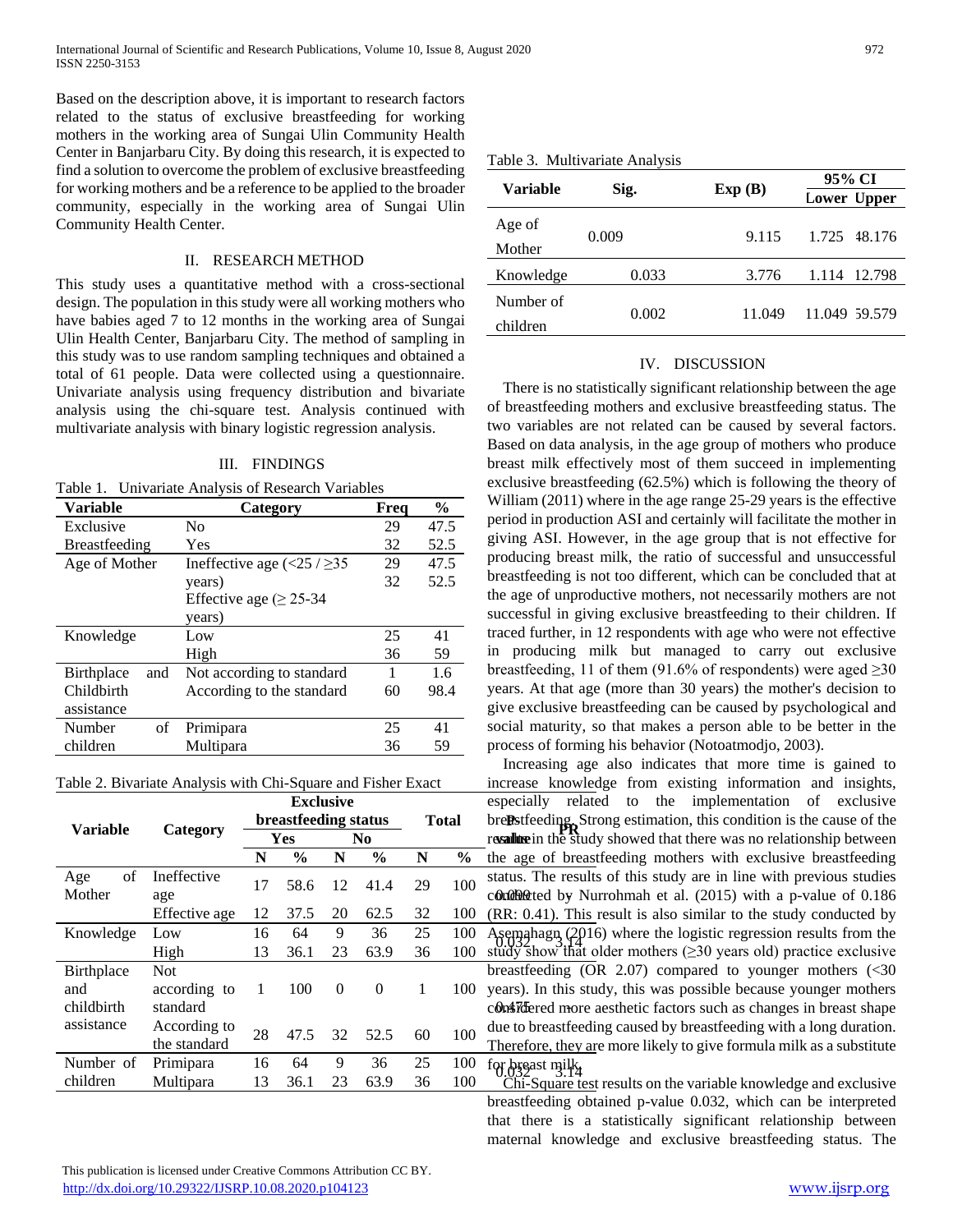results of this test are also supported by a high PR value of 3.13, which means that a high level of knowledge about exclusive breastfeeding will increase opportunities for exclusive breastfeeding by 3.14 times greater than at low levels of knowledge related to exclusive breastfeeding. The results of this study are following the theory described by Notoatmodjo (2003), where knowledge can play an important role in shaping one's actions (overt behavior). The knowledge possessed is basically the result of knowing someone after the person senses. In this case, the person who knows more about exclusive breastfeeding and its benefits will do more seriously so that it is carried out well. In particular, groups of working mothers, who are often exposed to education and information, one of which can be related to exclusive breastfeeding will increase their knowledge and be directly proportional to the implementation of exclusive breastfeeding. This is supported by the table where respondents with a high level of knowledge have a tendency to implement exclusive breastfeeding (63.6%). The results in this study are in line with previous studies conducted by Nkala and Msuya et al. (2011), which found an association between adequate knowledge about exclusive breastfeeding and the implementation of exclusive breastfeeding in mothers of reproductive age. The results of other studies conducted by Wen et al. (2009) showed that mothers who knew information related to exclusive breastfeeding following recommendations from WHO had a 5 times greater chance of implementing exclusive breastfeeding compared to mothers who did not know the information.

The fisher exact test results on the place variables and birth attendants with exclusive breastfeeding status obtained p-value 0.475, which can be interpreted to find no statistically significant relationship between the place and birth attendants with exclusive breastfeeding status. The results obtained in this study are also similar to the research conducted by Novitasari et al. (2019), which states that there is no relationship between the place and birth attendant with exclusive breastfeeding behavior. The absence of a relationship between the 2 variables can be understood because in the table, there are large data differences between categories, where there is only 1 respondent whose place and helper are not in accordance with the standard and the remaining 60 respondents according to the standard. On the one hand this is a positive finding where almost all respondents have realized that delivery in a health facility and assisted by health workers will better guarantee the success of delivery. However, the same table also shows that the comparison between respondents whose place and birth attendants are in accordance with the standards that implement exclusive breastfeeding and not implement exclusive breastfeeding is only slightly, namely 52.5% (32 people) and 47.5% (28 people). Field facts show that of the 28 people whose birth attendants and helpers are in accordance with the standards, 21 of them stated that they received advice from childbirth assistance in relation to exclusive breastfeeding but were unable to carry it out, and 7 others stated that there was no advice from birth attendants regarding exclusive breastfeeding and only recommended for early breastfeeding initiation.

The findings of 7 people who did not get recommendations related to the implementation of exclusive breastfeeding indicate that health services (in terms of place and health personnel) are still not optimal enough for the successful implementation of exclusive breastfeeding. These two factors should play an important role, but because the duration of the mother who is in the delivery place is only 2-3 days, an explanation of breastfeeding, breast care and guidelines for the implementation of exclusive breastfeeding can not be conveyed properly. Health workers mostly focus on other things, such as postpartum management. This can be one of the other factors that can affect the role of health workers and health facilities not yet related to exclusive breastfeeding (Wulandari and Handayani, 2011).

Chi-Square test results on the variable number of children and exclusive breastfeeding obtained p-value 0.032, which can be interpreted that there is a statistical relationship between the number of children with exclusive breastfeeding status. This result is also supported by a large PR of 3.14, where the value can be interpreted that mothers with multipara will increase the chance for exclusive breastfeeding by 3.14 times greater than in mothers with primipara. This relates to the experience of mothers, where mothers with multiparas certainly have better experience in handling babies compared to mothers who first give birth. Experience has an important role for a mother to do exclusive breastfeeding and becomes the basis for further behavior (Fikawati and Syafiq, 2011). If in the previous birth, the mother succeeded in carrying out exclusive breastfeeding, then the basis of the previous experience will be reflected in the conditions afterward (Rollins, 2016).

The relationship between the 2 variables was found to be understood because 25 primiparous mothers, most of them tended not to implement exclusive breastfeeding (16 people or 64%) and those with multiparous women were more likely to successfully implement exclusive breastfeeding (23 out of 36 respondents or 63.9%). Field facts show that multiparous mothers already have the experience to care for their children. As many as 17 of the 23 respondents stated that they succeeded in implementing exclusive breastfeeding from the previous child and the remaining 6 respondents stated that they failed to implement exclusive breastfeeding in the previous child but were successful in giving it to the last child. A total of 8 respondents from 23 multipara respondents who succeeded in implementing exclusive breastfeeding stated that the way they carry out exclusive breastfeeding is by preparing reserves of breast milk before work, preparing breast milk when he works by storing milk supply at home (pumping milk and storing it in bottles) and then when returning from work. The rest 15 of the 23 respondents stated that they brought their children to work and gave breastfeeding there, of which all respondents work as entrepreneurs

The above results are also in accordance with the explanation of Rollins et al. (2016), where mothers who fail to breastfeed are less likely to try breastfeeding in the next pregnancy, which means this will directly affect the status of exclusive breastfeeding. Mothers have a higher chance of repeating the feeding decision that has been made on the first child for the next child. That is, those who breastfeed in the first baby tend to breastfeed in the next child, and for mothers who do not breastfeed their firstborn, they are less likely to breastfeed the next baby (Vanzo, 1991). This is in line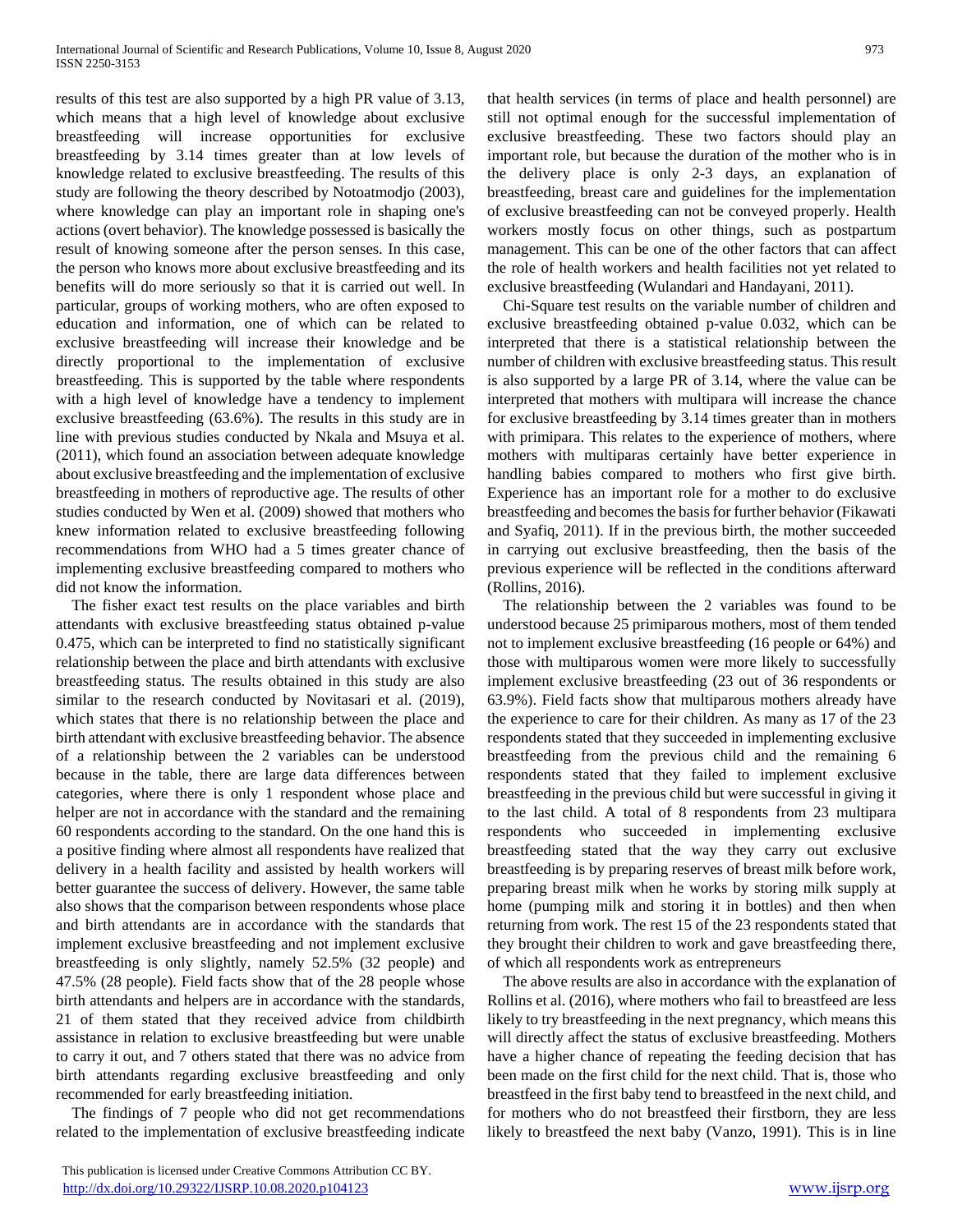with research conducted by Becerra and Smith (1990) which found that mothers who breastfed a previous baby were 7.3 times more likely to breastfeed their next baby compared to mothers who had not previously breastfed a baby. Research conducted by Nagy et al. (2001) also get the same result where previous breastfeeding experiences can influence mothers in regulating the duration of the next breastfeeding to the optimal level for them, namely exclusive breastfeeding.

The variable number of children has the largest Exp (*B)* value of 11.049 that mothers with multipara tend 11.049 to give exclusive breastfeeding compared to mothers with primipara. The number of children is broadly related to the mother's experience in childcare. Someone who has the history or previous experience to take care of their children will certainly get lessons, both in a positive sense (such as being able to properly care for children, provide good nutrition and according with age) and vice versa, and have the opportunity to maintain or improve it in a better direction.

In addition to the number of children, factors related to exclusive breastfeeding status based on multivariate testing are the age and knowledge of mothers. This condition can be understood because the interaction of the 3 factors above will shape the mother's experience in the management and implementation of exclusive breastfeeding. The track record, lessons and techniques obtained by mothers from breastfeeding children before, as well as the ideal age for producing milk will greatly support and facilitate the implementation of exclusive breastfeeding.

The experience described above relates to the successful implementation of exclusive breastfeeding for working mothers, where mothers have a double workload, namely as workers and mothers for their children. Colombo et al. (2018) explained that the obstacles that arise in the implementation of exclusive breastfeeding, such as the limited area of breastfeeding in public areas, limited time due to work, social support and work colleagues and workload (Ishola, et al. 2019). In handling the problem above, the statistical analysis has discussed that most working mothers are able to carry out exclusive breastfeeding, and this success can be caused by the mother knowing how to manage the time and methods related to breastfeeding, that is, before working, preparing ASI when she works by storing milk supply at home (pumping milk and storing it in a bottle) and then when returning from work. Some respondents also stated that they brought their children to work and did breastfeeding there. The ease of mother in implementing this is certainly supported by effective age in producing breast milk and also mother's knowledge about breast milk. This description is in accordance with the results of previous studies conducted by Poduval and Poduval (2009) where when working mothers who give birth and return to work after leave tendency will not change their commitment to the implementation of exclusive breastfeeding but will adjust the method, duration and time for breastfeeding.

Research Wardani et al. (2017) explain that there is a concurrent relationship between age and parity. Other studies by Kitano et al. (2016) also found that there was a strong relationship between parity and age with exclusive breastfeeding. In line with this, Mabud et al. (2014) in his study, stated that there is a relationship

 This publication is licensed under Creative Commons Attribution CC BY. <http://dx.doi.org/10.29322/IJSRP.10.08.2020.p104123> [www.ijsrp.org](http://ijsrp.org/)

between parity (number of births) and exclusive breastfeeding. Parity is very influential on one's acceptance of something. The more mother's experience, the acceptance of exclusive breastfeeding will be easier. The mother will make the experience as a source of learning to make improvements and solve problems previously encountered. Another study conducted by Tan (2011) explained that mothers with multiparas were almost twice as likely to give exclusive breastfeeding compared to primiparous due to their experience factors.

The results in this study indicate that 12 out of 23 people (52.2% of respondents) multipara respondents who successfully implemented exclusive breastfeeding were mothers with 2 children. The same thing was also found in the research of Da Vanzo, et al. (1990) in mothers with at least 2 children who showed that the decision most frequently chosen by mothers was to repeat the breastfeeding decisions they made with the first child. That is, in mothers who breastfeed their first child it is possible to breastfeed the next child, conversely in mothers who do not breastfeed their first child or experience breastfeeding done by mothers with short duration (less than 6 months), is considered unsuccessful, or unsatisfactory then the tendency will not or there is very little chance of feeding the child afterward. If this is related to the results obtained in this study, where mothers who have more than 1 child, with a productive age, produce breast milk and good knowledge about breast milk, mothers can implement exclusive breastfeeding successfully.

# V. CONCLUSION

Based on research that has been done in the working area of Sungai Ulin Community Health Center in Banjarbaru City, it can be concluded that there is a relationship between knowledge (pvalue 0.032) and the number of children (p-value 0.032), while the age of breastfeeding mothers (p-value 0.099) and the place and birth attendants (0.475) show no relationship with exclusive breastfeeding status. The multivariate results show that the number of children is the variable most dominant related to the status of exclusive breastfeeding with a p-value of 0.002 and Exp (B) 11.069 times the impact on the status of exclusive breastfeeding.

It is recommended that the Community Health Center be able to give more attention to working mothers who give birth or have children for the first time in order to become the primary target in counseling programs and individual counseling in the hope that the mother becomes more alert and knows information about exclusive breastfeeding and how to practice breastfeeding exclusively during work.